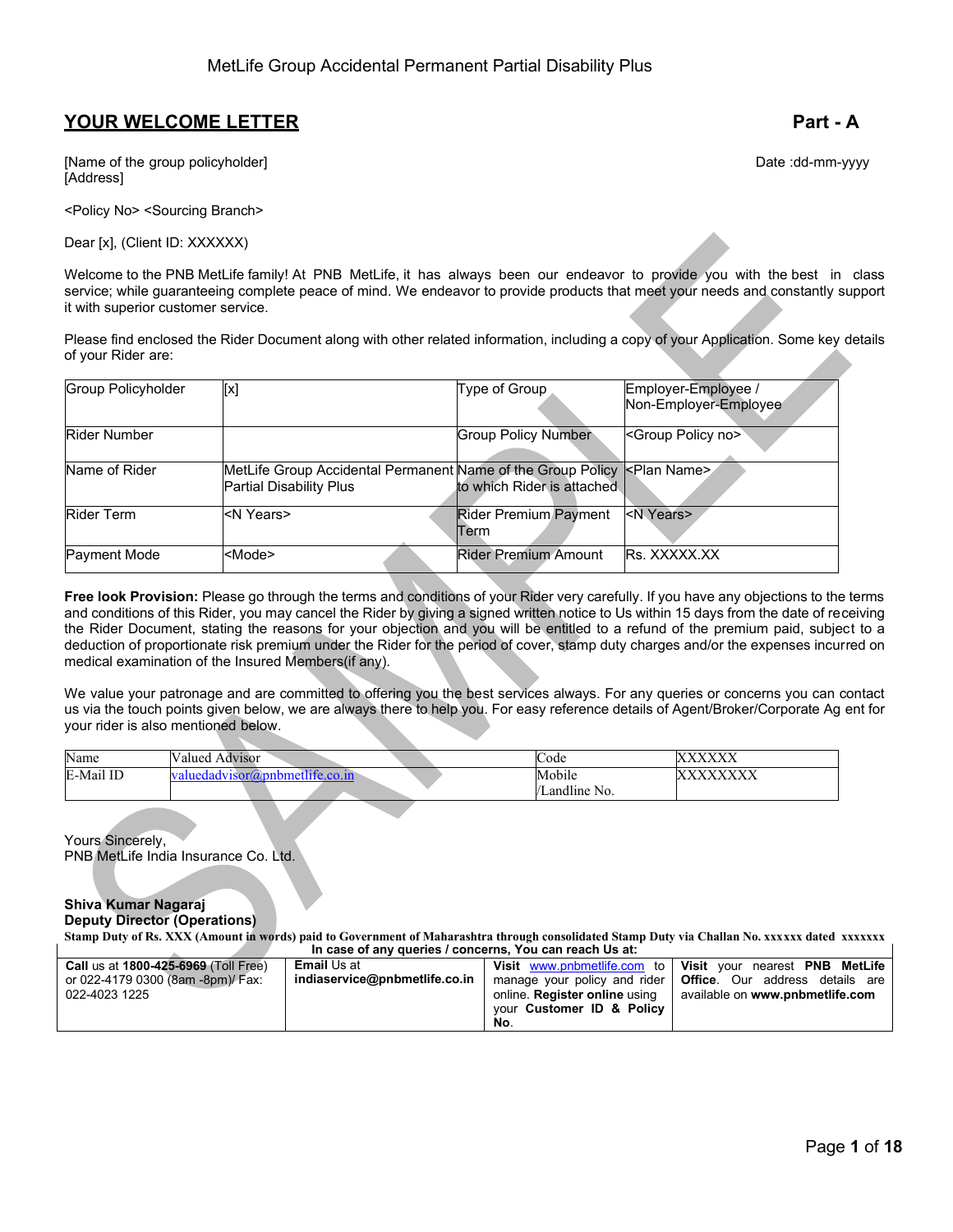# **RIDER PREAMBLE**

# **[MetLife Group Accidental Permanent Partial Disability Plus]**

This is a contract of insurance between You and PNB MetLife India Insurance Company Limited. This contract of insurance has been effected on receipt of the regular rider premium and is based on the details in the Application received together with the other information, documentation and declarations received from You for effecting a life insurance contract on the lives of the persons named in the Rider Schedule below.

This Rider forms a part of the Policy named in the Rider Schedule below. This Rider is subject to the terms and conditions of the Policy to the extent applicable. Terms defined under the Policy shall have the same meaning when used in this Rider unless the context requires otherwise. In the event of any inconsistency between the terms and conditions of this Rider and the terms and conditions of the Policy, the terms and conditions of this Rider shall prevail with respect to the subject matter of this Rider.

We agree to pay the benefits under this Rider on the occurrence of the insured event described in Part C of this Rider, subject to the terms and conditions of the Rider.

**On examination of the Rider Document, if You notice any mistake or error, please return the Rider Document to Us in order that We may rectify the mistake/error.**

Signed by and on behalf of PNB MetLife India Insurance Company Limited

[Signature] [Shiva Kumar Nagaraj] [Deputy Director - Operations]

# **RIDER SCHEDULE**

| Name of the Rider   | [MetLife Group Accidental Permanent Partial Disability Plus] |
|---------------------|--------------------------------------------------------------|
| Nature of the Rider | [Non-linked, Non-participating Health Rider]                 |
| <b>UIN</b>          | [117B017V01]                                                 |
|                     |                                                              |

| --<br>nur | <b>гон</b> | ) 01<br>.<br>ıssue | $\sim$<br>1111M G<br>LO O<br>$\sim$ $\sim$ $\sim$ |
|-----------|------------|--------------------|---------------------------------------------------|
|           |            |                    |                                                   |

# **1. Details of the Group Policyholder**

Name of the Group Policyholder

#### **2. Rider Details**

| Base Policy to which this Rider is |  |
|------------------------------------|--|
| attached                           |  |
| Date of Inception of the Rider     |  |
|                                    |  |
| Annual Renewal Date                |  |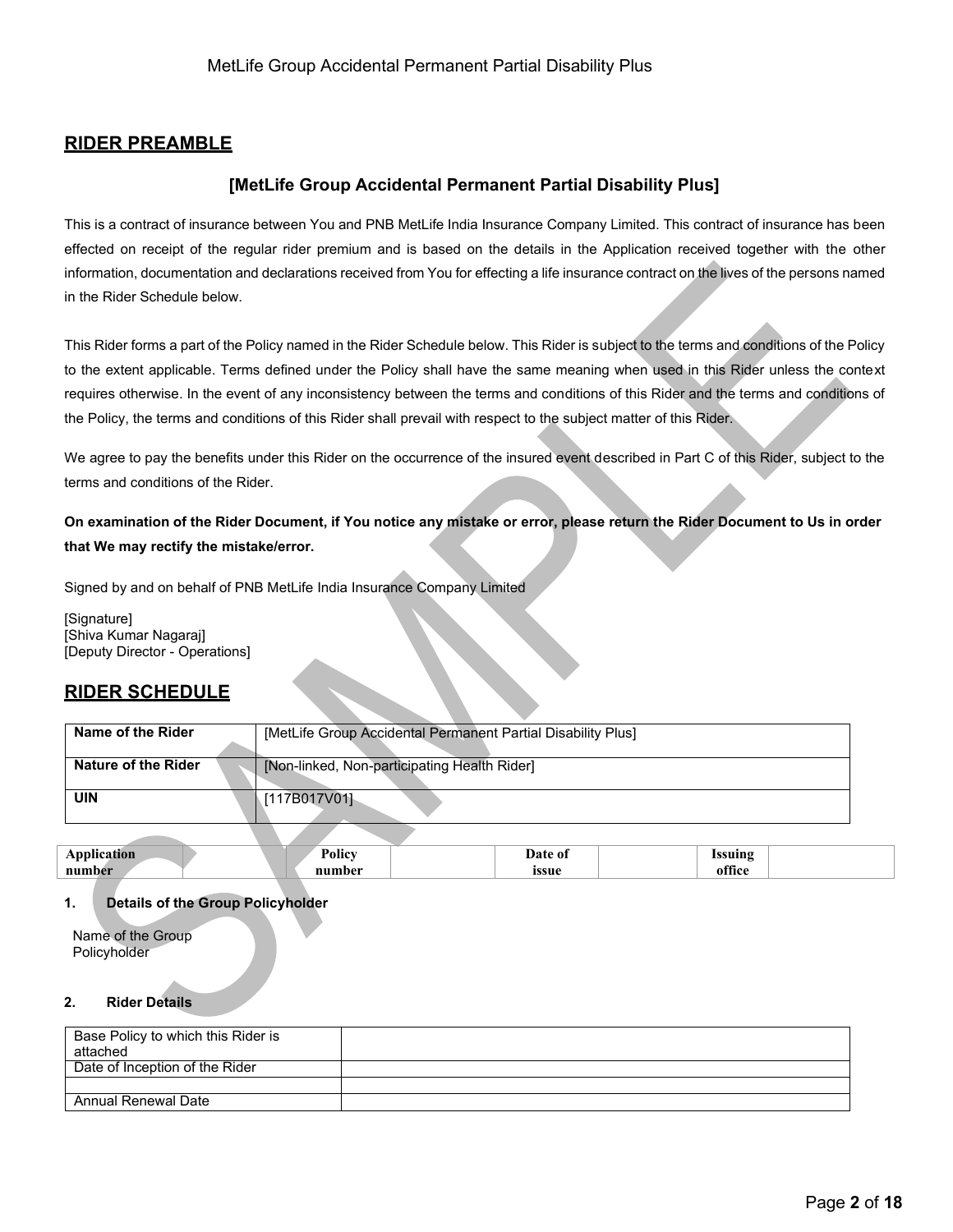| <b>Rider Term</b>                                               |          |  |
|-----------------------------------------------------------------|----------|--|
| Number of Insured Members (At                                   |          |  |
| inception)                                                      |          |  |
| <b>Initial Premiums Received</b>                                |          |  |
| Initial Coverage Amount per Insured                             |          |  |
| Member                                                          |          |  |
| Initial Total Coverage Amount                                   |          |  |
|                                                                 |          |  |
|                                                                 |          |  |
| <b>Risk Ceasing Age</b>                                         |          |  |
| <b>Eligibility Criteria</b>                                     |          |  |
| Rider Sum Assured per Insured Member                            | Rs. XXXX |  |
| <b>Rider Currency</b>                                           |          |  |
| Special Provisions, if any                                      |          |  |
| Free Cover Limit                                                |          |  |
| $\overline{\phantom{a}}$<br>.<br>$\sim$ $\sim$<br>$\sim$ $\sim$ | $\cdots$ |  |

### **3. Details of Agent/Corporate Agent/Intermediary**

| Name                               |  |  |
|------------------------------------|--|--|
| License number                     |  |  |
| Phone number                       |  |  |
| <b>Address</b>                     |  |  |
| Email address                      |  |  |
| <b>Rider Premium Details</b><br>4. |  |  |

### **4. Rider Premium Details**

| Premium payment type             | Regular / Single |
|----------------------------------|------------------|
| <b>Annualized Rider Premium</b>  | Rs. <            |
| <b>Modal Rider Premium</b>       | Rs. <            |
| Service Tax/cess                 | Rs. <            |
| <b>Total Modal Rider premium</b> | Rs.              |
| amount*                          |                  |
| <b>Rider Premium Frequency</b>   |                  |
| <b>Rider Premium Due Date</b>    |                  |
| Last due date of Rider           |                  |
| premium                          |                  |
| <b>Rider Premium Payment</b>     |                  |
| Term                             |                  |

\*Includes service tax at prevailing rates. You will be responsible to pay any new or additional tax/levy or any changed amount of service tax/ cess being made applicable/ imposed on the premium(s) by competent authority

### **5. Insured Member Details**

On examination of the Rider, if You notice any mistake, the Rider Document must be returned to Us for correction.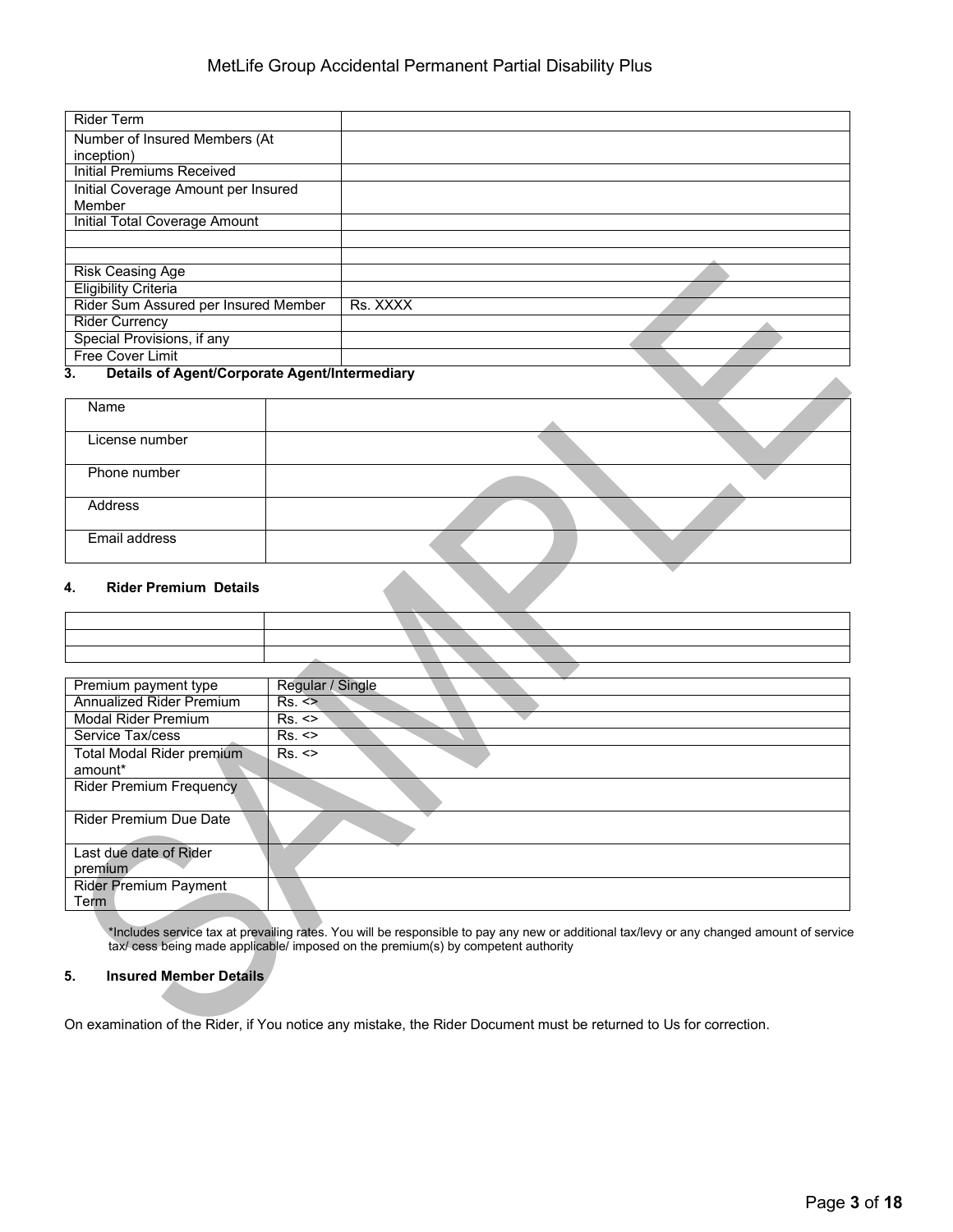# **DEFINITIONS APPLICABLE TO YOUR RIDER Part - B**

The words or terms below that appear in this **Rider** in initial capitals and **bold** type will have the specific meaning given to them below. These defined words or terms will, where appropriate to the context, be read so that the singular includes the plural, and the masculine includes the feminine.

- **1. Accident** means a sudden, unforeseen and involuntary event caused by external, visible and violent means.
- **2. Age** means the age as of last birthday.
- **3. Application** means the proposal form and any other information given to **Us** to decide whether and on what terms to issue this **Rider.**
- **4. Annual Renewal Date** means the date on which the **Rider** is due for renewal as stated in the **Rider Schedule**.
- **5. Date of Inception of the Rider** means the date on which this **Rider** is issued after **We** have accepted the risk under the **Application.** The **Date of Issue** is shown in the **Rider Schedule**.
- **6. Effective Date of Coverage** is same as the **Date of Inception of the Rider.**
- **7. Eligible Member** means a person who meets and continues to meet all the eligibility criteria specified in the **Rider Schedule**.
- **8. Financial Year** means the twelve month period between April and March of each calendar year.
- **9. Free Cover Limit** means the amount stated in the **Rider Schedule**.
- **10. Grace Period** means a period of 15 days if the **Regular Rider Premium** is payable monthly and 30 days for all other frequencies for payment of **Regular Rider Premium**.
- **11. IRDA of India** means the Insurance Regulatory and Development Authority of India.
- **12. Insured Member** means an **Eligible Member** who is named as a person insured in the **Rider Schedule**.
- **13. Nominee** means the person named in the **Base Policy Schedule** to receive the benefits under the **Rider** in respect of the **Insured Member**.
- **14. Policy** means the Policy to which this **Rider** is attached and forms a part of.
- **15. Regular Rider Premium** means the regular payments to be made by **You**, to keep the **Rider** in force, in accordance with the frequency and manner of payment chosen by **You** and is the amount as specified in the **Rider Schedule**.
- **16. Rider** means this contract of insurance, as evidenced by the **Rider Document**.
- **17. Rider Document** means this document, any endorsements issued by **Us**, the **Rider Schedule**, Annexure and the **Application**.
- **18. Rider Premium Payment Term** means the period specified in the **Rider Schedule** for which **Regular Rider Premium** must be paid.
- **19. Rider Schedule** means the rider schedule set out above that **We** have issued, along with any annexures, tables and/or endorsements, attached to it from time to time.
- **20. Rider Sum Assured** means the amount specified in the **Rider Schedule**.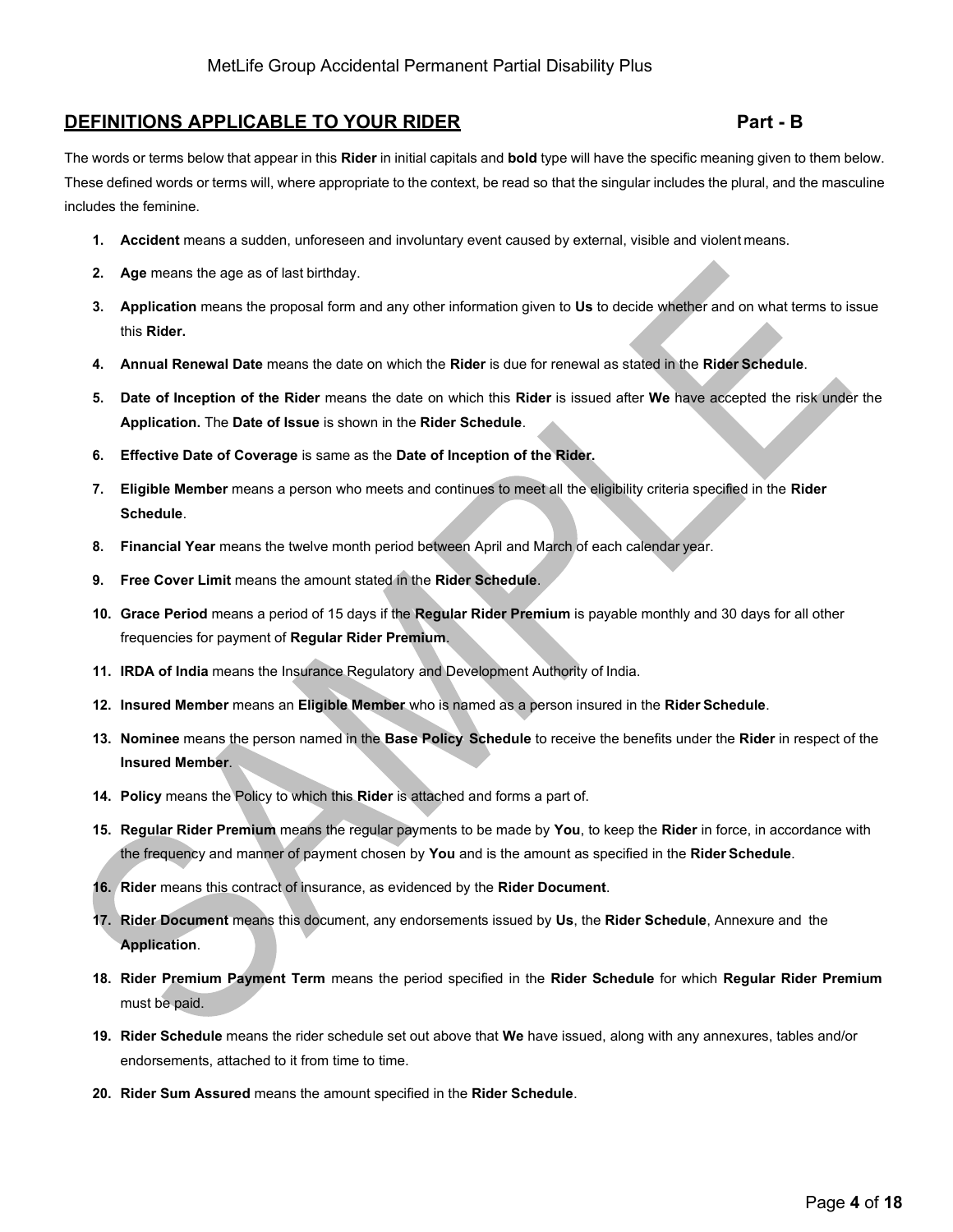# MetLife Group Accidental Permanent Partial Disability Plus

- **21. Rider Term** means the period specified in the **Rider Schedule.**
- **22. We**, **Us** or **Our** means PNB MetLife India Insurance Company Limited.
- **23. You** or **Your** means the **Group Policyholder** named in the **Rider Schedule**.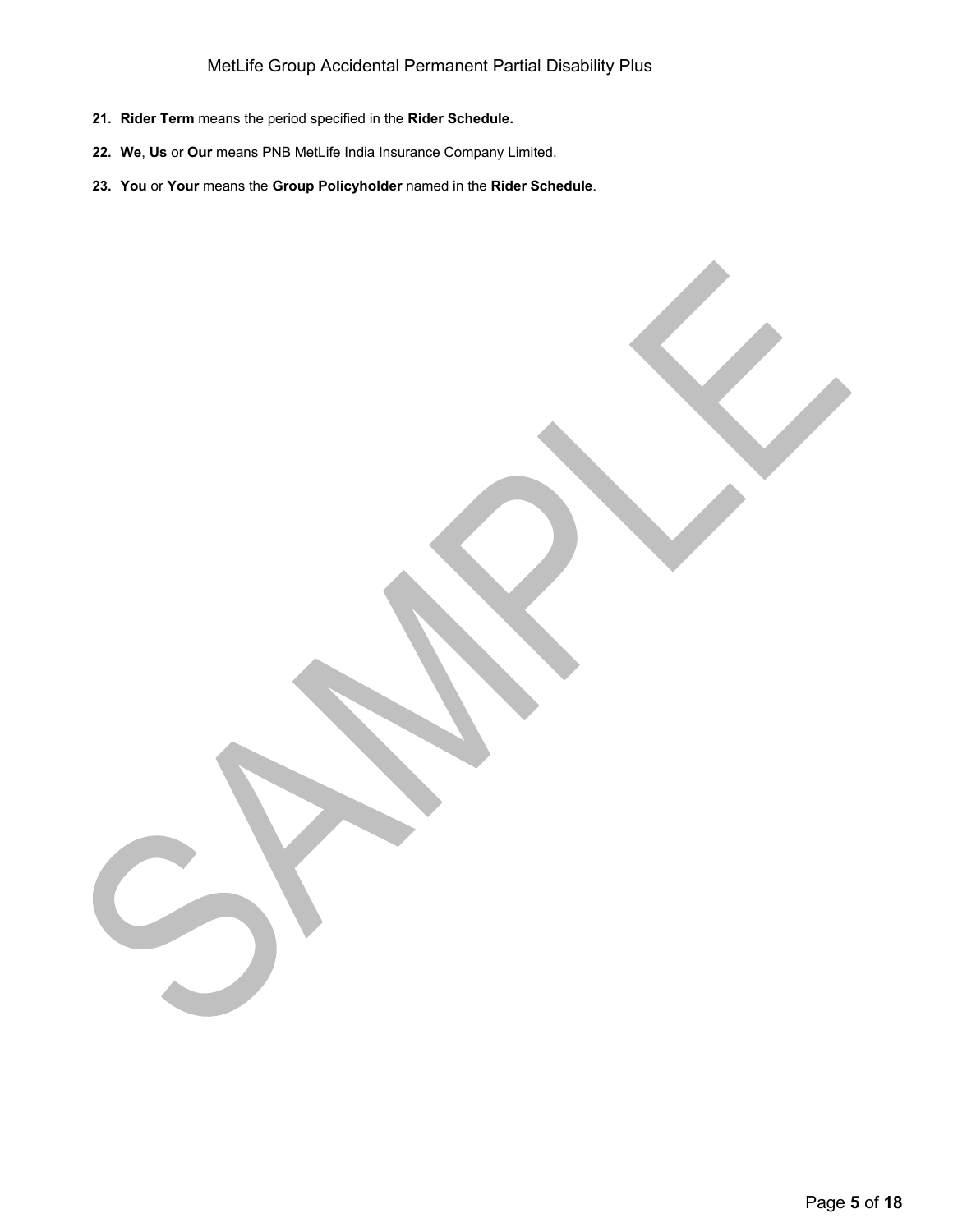# **RIDER FEATURES, BENEFITS & PREMIUM PAYMENT CONDITIONS Part - C**

### **1. Rider Features**

MetLife Group Accidental Permanent Partial Disability Plus is a non-linked, non-participating group health rider. This **Rider**  offers the benefits listed below and is renewable annually. The benefits will be payable subject to the terms and conditions of this **Rider**, including the Regular Rider Premium Payment Conditions set out below.

### **2. Commencement of Insurance Coverage for Insured Members**

- 2.1. For **Insured Members** whose total sum assured under all group policies with **Us** is less than or equal to the **Free Cover Limit**, the insurance coverage under this **Rider** shall commence on the later of the effective date on which the person becomes covered as an **Insured Member** under this **Rider** or the **Effective Date of Coverage**.
- 2.2. For an **Insured Member** whose total sum assured under all group policies with **Us** is greater than the **Free Cover Limit**, insurance coverage up to the **Free Cover Limit** shall commence on the later of the **Effective Date of Coverage** or the date of written acceptance by **Us** of evidence of satisfaction of **Our** tests of insurability in accordance with **Our** board approved underwriting policy. Eligibility of the **Insured Member** for receiving coverage for the **Rider Sum Assured** above the **Free Cover Limit** shall be determined after completion of the **Individual Underwriting** and coverage for such amount shall commence only from the date of written acceptance by **Us**.
- 2.3. If **Individual Underwriting** cannot be completed due to the **Insured Member**'s inability to complete the process within the time period specified by **Us**, or **We** decline coverage for the **Rider Sum Assured** above the **Free Cover Limit** based on the results of the **Individual Underwriting**, the **Rider Sum Assured** of such **Insured Member** shall be restricted to the **Free Cover Limit**.

For the purpose of this provision, **Individual Underwriting** means the process of identifying and classifying the potential degree of mortality risk on the life of an individual **Insured Member** for whom the **Rider Sum Assured** is in excess of the **Free Cover Limit**, in accordance with **Our** Board approved underwriting policy.

# **3. Accidental Permanent Partial Disability Benefit**

Upon the **Insured Member**'s suffering Permanent and Partial Disability and/or Permanent Total Loss of use of limbs, sight, hearing and/or speech of the nature specified in the table below due to **Accident** occurring during the **Rider Term** and when this **Rider** is in full force and effect, **We** will pay the percentages of the **Rider Sum Assured** (as specified in the table below) to the **Insured Member**/**Nominee** in addition to any benefits payable under the **Policy** subject to the terms and conditions below.

**(a)** The **Accident** takes place on or after the person becomes covered as an **Insured Member** under this **Rider.**

(b) Partial Disability or loss of use must be a result of an **Accident** and should be permanent in nature.

(c) The permanence of the disability will only be established 12 months following the date of the disability except in the case of complete severance of hand at or above the wrist or foot at or above the ankle joint.

| For loss of       | % of SA payable |
|-------------------|-----------------|
| <b>Both Hands</b> | 100%            |
| <b>Both Feet</b>  | 100%            |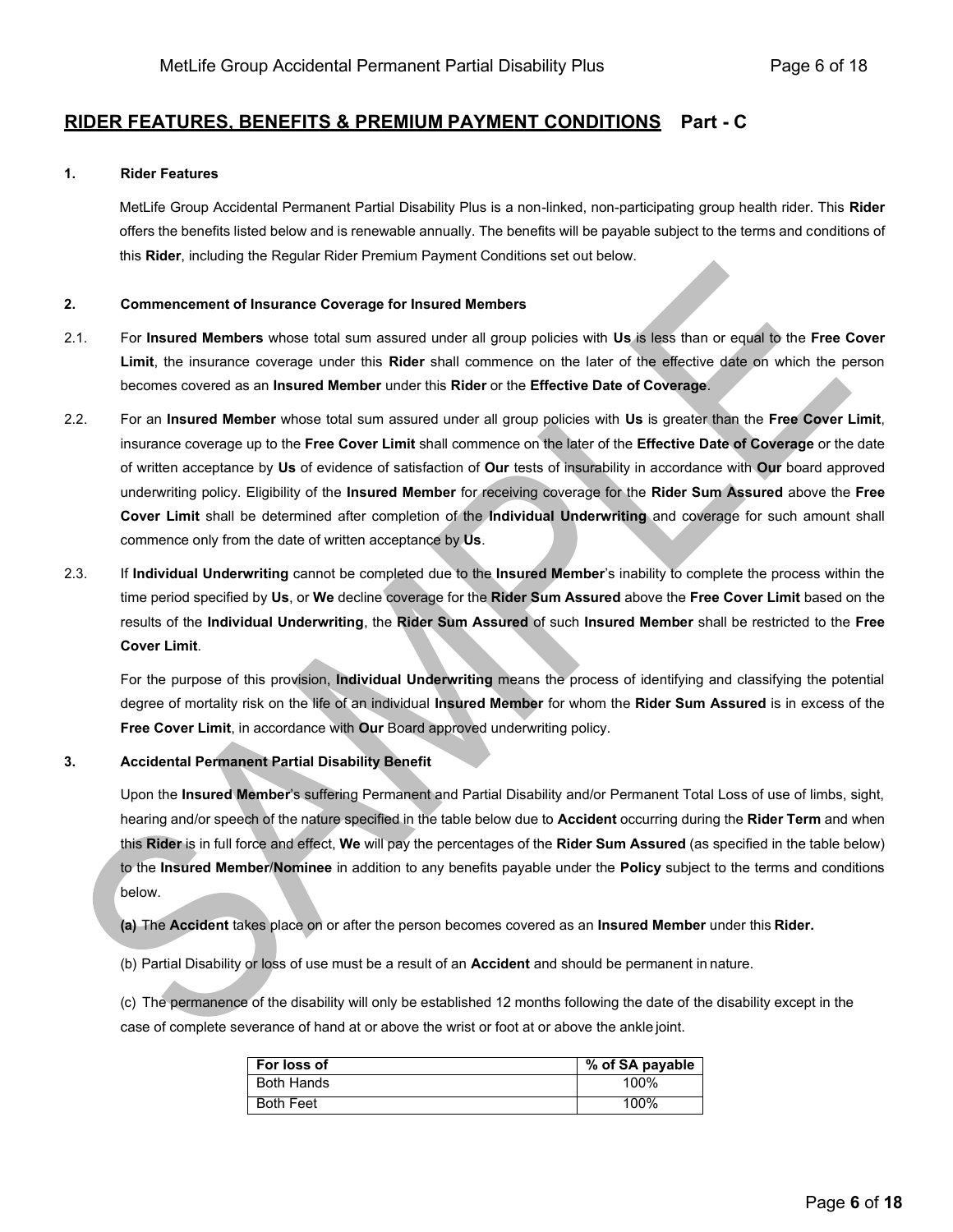| Sight of both eyes               | 100% |
|----------------------------------|------|
| One hand and one foot            | 100% |
| One hand and sight of one eye    | 100% |
| One foot and sight of one eye    | 100% |
| Speech and hearing in both ears  | 100% |
| One hand                         | 50%  |
| One foot                         | 50%  |
| Sight of one eye                 | 50%  |
| Speech                           | 50%  |
| Hearing in both ears             | 50%  |
| 4 fingers and thumb on same hand | 40%  |
| 4 fingers on same hand           | 35%  |
| Thumb- both phalanges            | 25%  |
| Hearing in one ear               | 25%  |

Terms defined under the **Policy** shall have the same meaning as that ascribed to them in the **Policy** wherever they are used in this **Rider**. In addition, for the purposes of this **Rider**, the terms defined below shall have the meaning ascribed to them whenever used in this **Rider** wording:

- (a) **Loss of eye sight:** Total and permanent and irreversible loss of eyesight (or, alternatively, total, permanent and irreversible blindness) in both eyes due to **Accident**. Blindness must be certified through an Ophthalmologists report.
- **(b) Loss of speech:** Total and permanent and irrecoverable loss of the ability to speak, due to **Accident**
- (c) **Loss of hearing:** Total and permanent and irreversible loss of hearing of all sounds in both ears due to **Accident**. Medical evidence in the form of audiometric and sound-threshold test must be provided.
- (d) **Loss of Limb:** Total and permanent loss or loss of use of one or both hands at or above the wrist due to **Accident**. Total and permanent loss or loss of use of one or both feet at or above the ankle joint due to **Accident**.

# **4. Suicide Exclusion:**

If the **Insured Member's** death is due to suicide within one year from the **Date of Inception of the Rider**, **Our** liability to make payment under the **Rider** will be limited to refunding 80% of the **Regular Rider Premium** received in respect of the **Insured Member**, without interest

# **5. Regular Rider Premium Payment Conditions**

# **5.1. Premium rate**

For **Insured Member(s)** with coverage above the **Free Cover Limit**, the final **Regular Rider Premium** rate(s) and **Regular Rider Premium** shall be determined after completion of the **Individual Underwriting** for the **Insured Member(s)**, and such final **Regular Rider Premium** rate shall be applicable only on the **Rider Sum Assured** above the **Free Cover Limit** as stated in the **Rider Schedule**.

# **5.2. Payment of Premium**

**You** shall pay the **Regular Rider Premium** in full by the Rider Premium Due Date and in any event before the expiry of the **Grace Period** If the **Regular Rider Premium** is not received in full at the expiry of the **Grace Period** the **Rider** shall lapse and insurance cover under this **Rider** for all **Insured Members** shall forthwith terminate. Upon the **Insured Member's** death during the **Grace Period**, the benefits under this **Rider** shall be payable in full. For any new **Insured Member** covered by this **Rider**, a proportionate **Regular Rider Premium** shall be charged from the day he becomes an **Insured**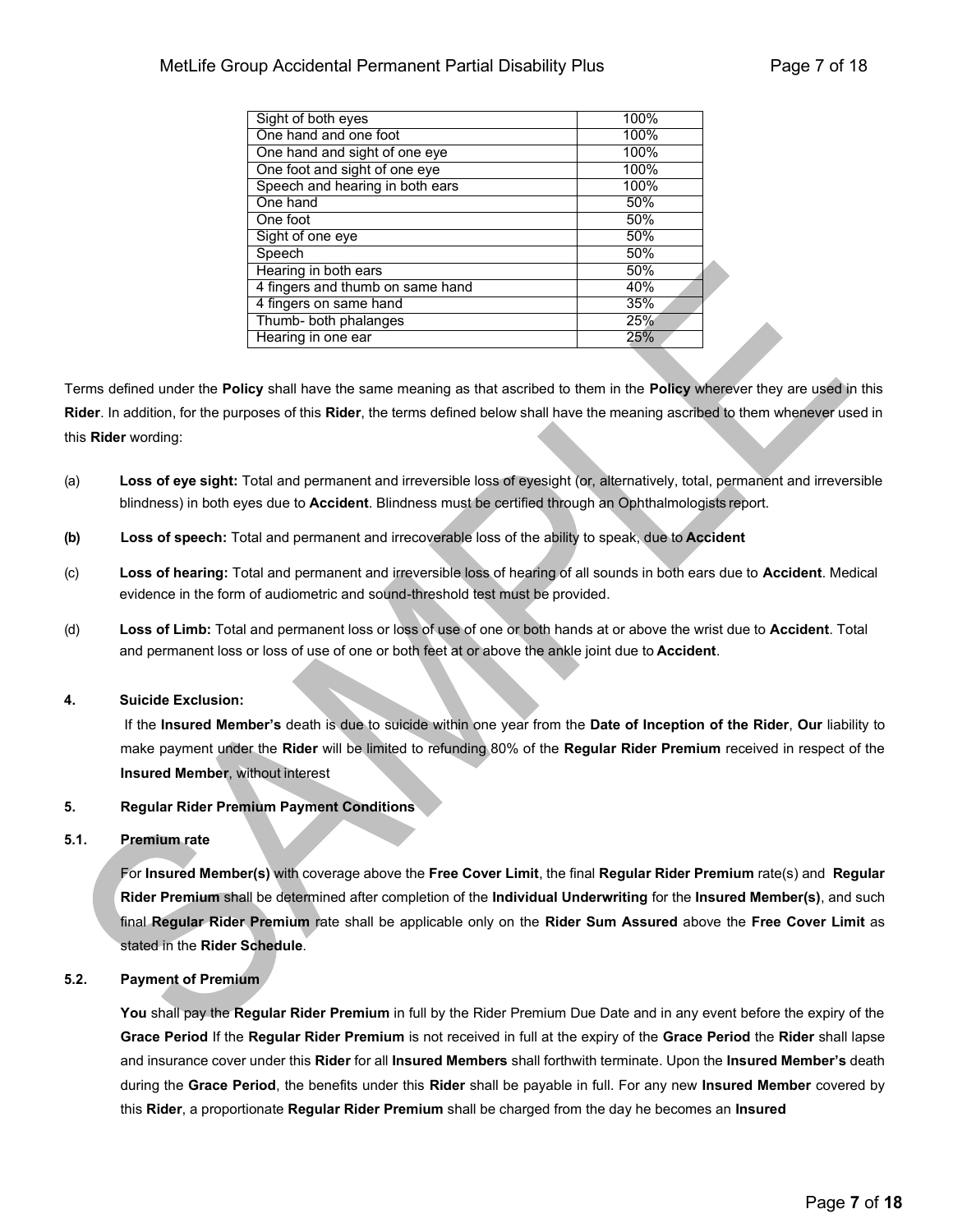**Member**, up to the next **Annual Renewal Date** or the next Rider Premium Due Date whichever occurs first. Insurance cover for such **Insured Members** shall not commence unless such proportionate **Regular Rider Premium** is paid to **Us**.

# **6. Rider Exclusions**

Notwithstanding anything to the contrary stated herein, no Benefits under this Rider will be payable if the Accidental Permanent Partial Disability occurs from an Accident, due to one of the following:

- (a) **Drug Abuse: Insured Member** under the influence of Alcohol or solvent abuse or use of drugs except under the direction of a registered medical practitioner.
- (b) **Self-inflicted Injury:** Intentional self-inflicted injury.
- (c) **Criminal acts: Insured Member's** involvement in criminal activities with criminal intent.
- (d) **War and Civil Commotion:** War, invasion, hostilities, (whether war is declared or not), civil war, rebellion, revolution, terrorism or taking part in a riot or civil commotion.
- (e) **Nuclear Contamination:** The radioactive, explosive or hazardous nature of nuclear fuel materials or property contaminated by nuclear fuel materials or accident arising from such nature.
- (f) **Aviation: Insured Member** participation in any flying activity, other than as a passenger in a commercially licensed aircraft,. or was participating in a non-military flight for the purpose of descent from the aircraft while in flight.
- (g) **Hazardous sports and pastimes:** Taking part or practicing for any hazardous hobby pursuit or any race not previously declared to and accepted by **Us**, including, but not limited to the following:
	- a) All forms of racing (i.e. whether in a powered vehicle or not)
	- b) Trekking/rock climbing/mountaineering
	- c) River Rafting/kayaking/canoeing
	- d) Bungee Jumping
	- e) Skydiving, Scuba diving and other such activities.
- (h) **Infection:** Loss caused or contributed to by any infection, except infection caused by an external visible wound accidentally sustained.
- (i) **Poison:** Taking or absorbing, accidentally or otherwise, any poison.
- (j) **Toxic Gases:** Inhaling any gas or fumes, accidentally or otherwise, except accidentally in the course of duty.

These exclusions apply in addition to the exclusions listed in the **Base Policy**, if any.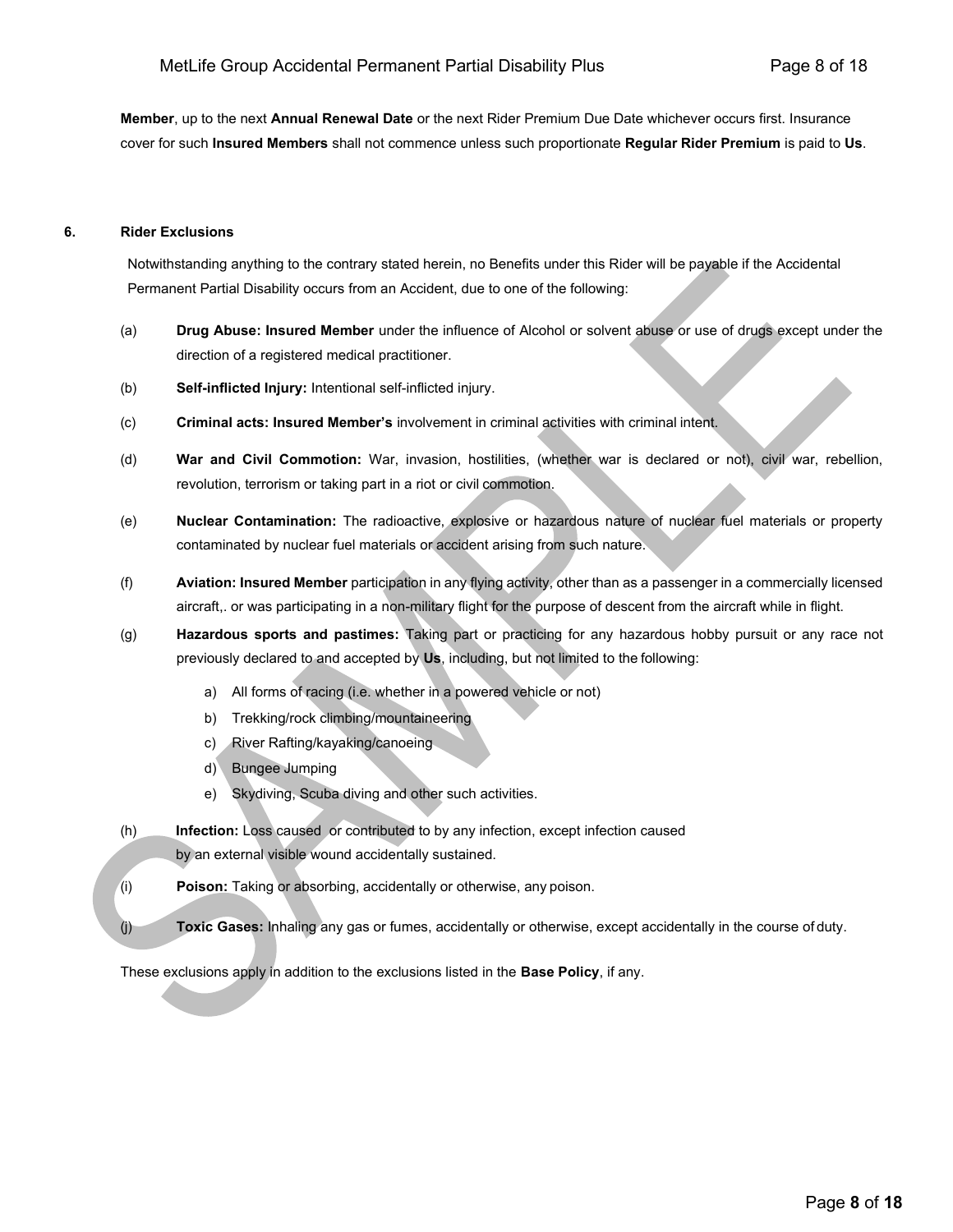# **RIDER SERVICING CONDITIONS Part - D**

**You are requested to refer to the Rider Servicing Conditions described below before making a request for Rider servicing to Us.**

# **1. Free Look Period**

- 1.1. **You** have a period of 15 days from the date of receipt of the **Rider Document** to review the terms and conditions of this **Rider**. If **You** have any objections to the terms and conditions, **You** may cancel the **Rider** by giving written notice to **Us**  stating its reasons for objection and **You** will be entitled to a refund of the **Regular Rider Premium** received subject to a deduction of expenses incurred on medical examination of the **Insured Members** (if any), proportionate risk premium for the period of the cover and the stamp duty charges. All rights under this **Rider** shall immediately stand extinguished at the cancellation of the **Rider**.
- 1.2. If the **Regular Rider Premium** is paid entirely by the **Insured Member** and the **Insured Member** disagrees with the terms and conditions of the **Rider**, he may cancel his coverage under the **Rider** by giving **Us** a written notice within 15 days of receiving confirmation of coverage stating the reasons for objection and **We** shall refund the **Regular Rider Premium**  received in respect of such **Insured Member** after deducting stamp duty charges, proportionate risk premium for the period of the cover and expenses towards medical examination, if any, for that **Insured Member**.

# **2. Reinstatement**

The **Rider** may be reinstated within the earlier of 60 days from the date of lapse or within the next **Annual Renewal Date**  provided that **You** give **Us** written notice for reinstatement along with the due **Regular Rider Premium** in full. The **Rider** will be revived in accordance with **Our** Board approved underwriting policy and will only be revived if the **Policy** is also revived or the **Policy** continues to be in force.

#### **3. Rider Renewal**

- 3.1. This **Rider** shall be renewed on mutually agreed terms, on the **Annual Renewal Date**.
- 3.2. If **You** decide to renew the **Rider** with **Us**, **You** shall communicate the decision to **Us** in writing before the **Annual Renewal Date** and **You** shall make the payment towards applicable renewal premium on the **Annual Renewal Date**.

# **4. New Members Addition**

After the **Date of Inception of the Rider** or the **Annual Renewal Date**, an **Eligible Member** shall become an **Insured Member** only after due intimation to **Us** and submission of all information and details in the form and manner specified by **Us**  provided coverage of such **Insured Member** shall commence in accordance with **Part C**. **We** shall require evidence of insurability for providing the group life cover to the **Insured Members** in accordance with **Our** Board approved underwriting policy.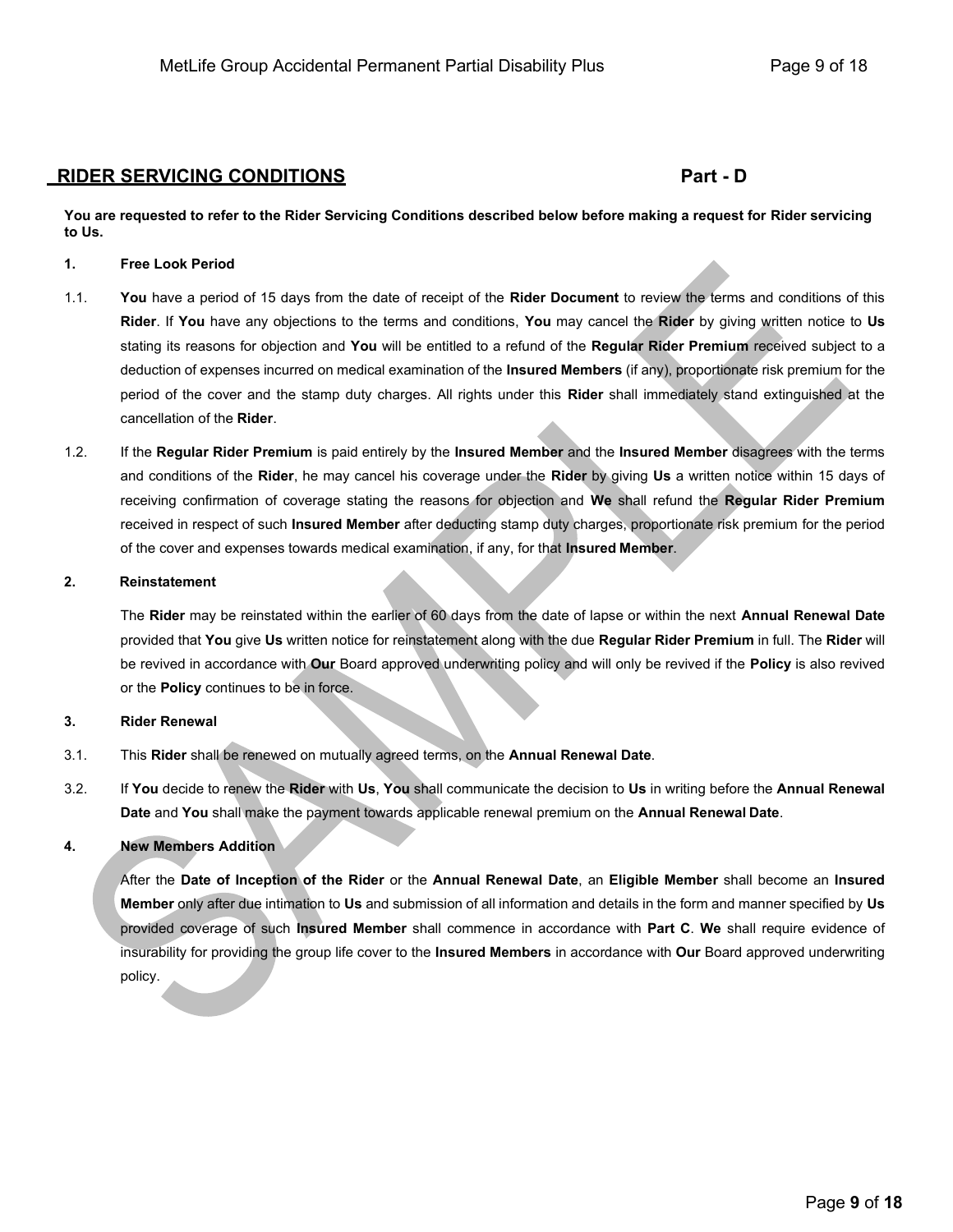### **5. Loan**

Loans are not available under this **Rider**.

#### **6. Claims Procedure**

**We** will not be obliged to make any payment of the Accidental Permanent Partial Disability Benefit unless and until **We** have received all of the information and documentation **We** request, including but not limited to:

- (a) Claimant statement in format prescribed by **Us**, duly completed.
- (b) Leave records of the **Insured Member** (if applicable).
- (c) **Your** declaration and certificate that that the **Insured Member** was a member of **Your** group at the time of the death of **Insured Member**.
- (d) Certification of the details of the **Nominee** (if any).
- (e) Any additional document(s) as required by **Us**.

**You/**claimant shall submit all the above documents within 45 days of the occurrence of the claim incidence. **We** shall consider submission of the above documents beyond 45 days but not later than 90 days from the occurrence of the claim incidence if there are valid reasons for such a delay on **Your/**claimant part.

Subject to **You/**claimant submitting all the documents as mentioned above within 45 days of the occurrence of the claim incidence or within the permitted extended timelines provided above, **We** shall pay the claim amount within 30 days from the date of receipt of the last of the documents as mentioned above, failing which **We** shall pay interest on the claim amount to **You/**claimant at the rate of 2% more than the prevailing bank rate for savings accounts prevalent at the beginning of the **Financial Year** in which the claim has been reviewed by **Us**.

# **7. Provision of Information**

**You** shall furnish **Us** with all particulars relevant to the **Rider** and to the operation of this **Rider** and the particulars so furnished may be accepted by **Us** as conclusive. **You** shall also furnish the relevant particulars to **Us** upon an **Insured Member** or a **Nominee** becoming entitled to receive the benefits under the **Rider**, and **We** shall pay the appropriate benefits. Proof of existence and identity of the **Insured Member** or the **Nominee**, as the case may be shall be furnished to **Us** before the payment of benefit is made.

# **8. Termination of the Rider**

8.1. Coverage under this **Rider** for all **Insured Members** shall terminate on the occurrence of the earliest of the following:

(a) Expiration as a result of non-payment of **Regular Rider Premium** due within the grace period or non-payment of renewal premiums on the **Annual Renewal Date** as set out in **Part C**.

# **(b) Termination of the Rider by You.**

**You** may terminate this **Rider** by giving **Us** at least 30 days written notice. If the **Rider** is terminated by **You**, 100% of the unexpired **Regular Rider Premium** shall be refunded without interest, provided however in the event of such termination, the **Insured Member(s)** shall have the option to continue the risk cover on an individual basis till the expiry of the coverage.

8.2. Coverage of an **Insured Member** shall terminate automatically on the occurrence of earliest of the following: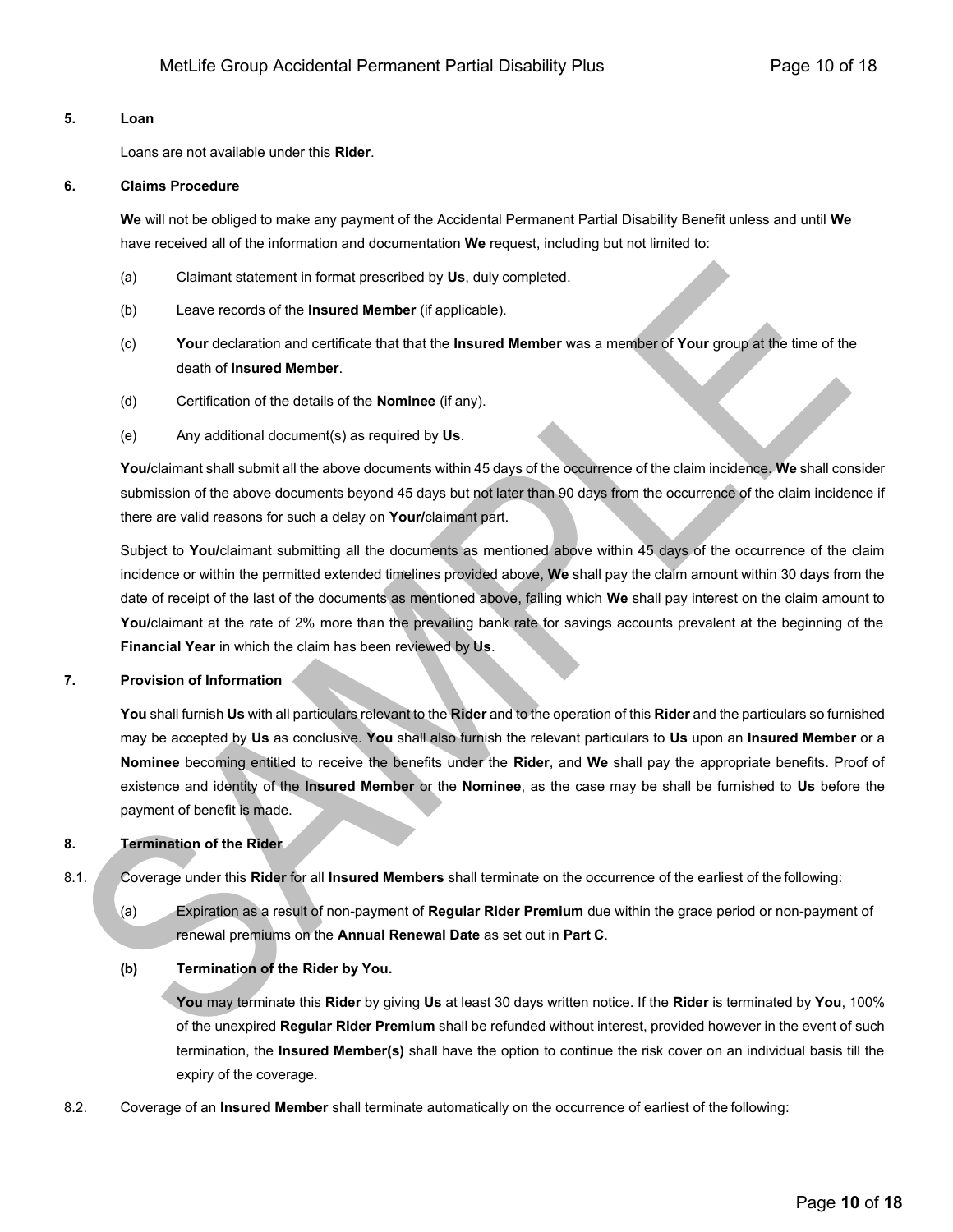- (a) The **Insured Member's** death;
- (b) The date the **Insured Member** ceases to be an **Eligible Member** or resigns / retires / voluntarily withdraws from the membership.

Any termination of coverage of an **Insured Member** shall be without prejudice to any claim originating prior to the effective date of such termination. In case the **Insured Member** exits the **Rider** by way ceasing to be an **Eligible Member** or voluntarily withdraws from the membership, 100% of the unexpired **Regular Rider Premium** with respect to the **Insured Member** shall be refunded without interest.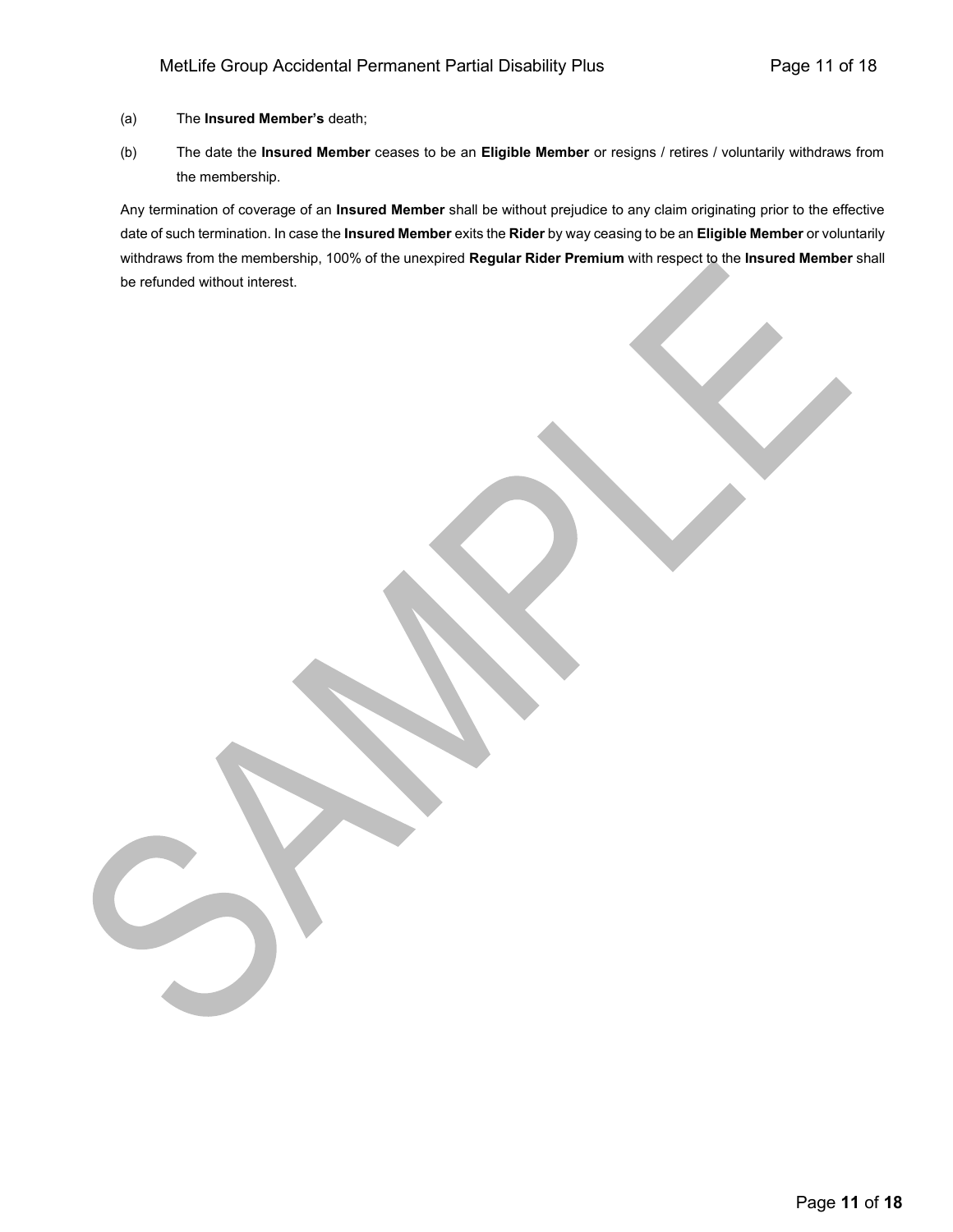# **RIDER CHARGES Part - E**

There are no charges applicable under this **Rider.**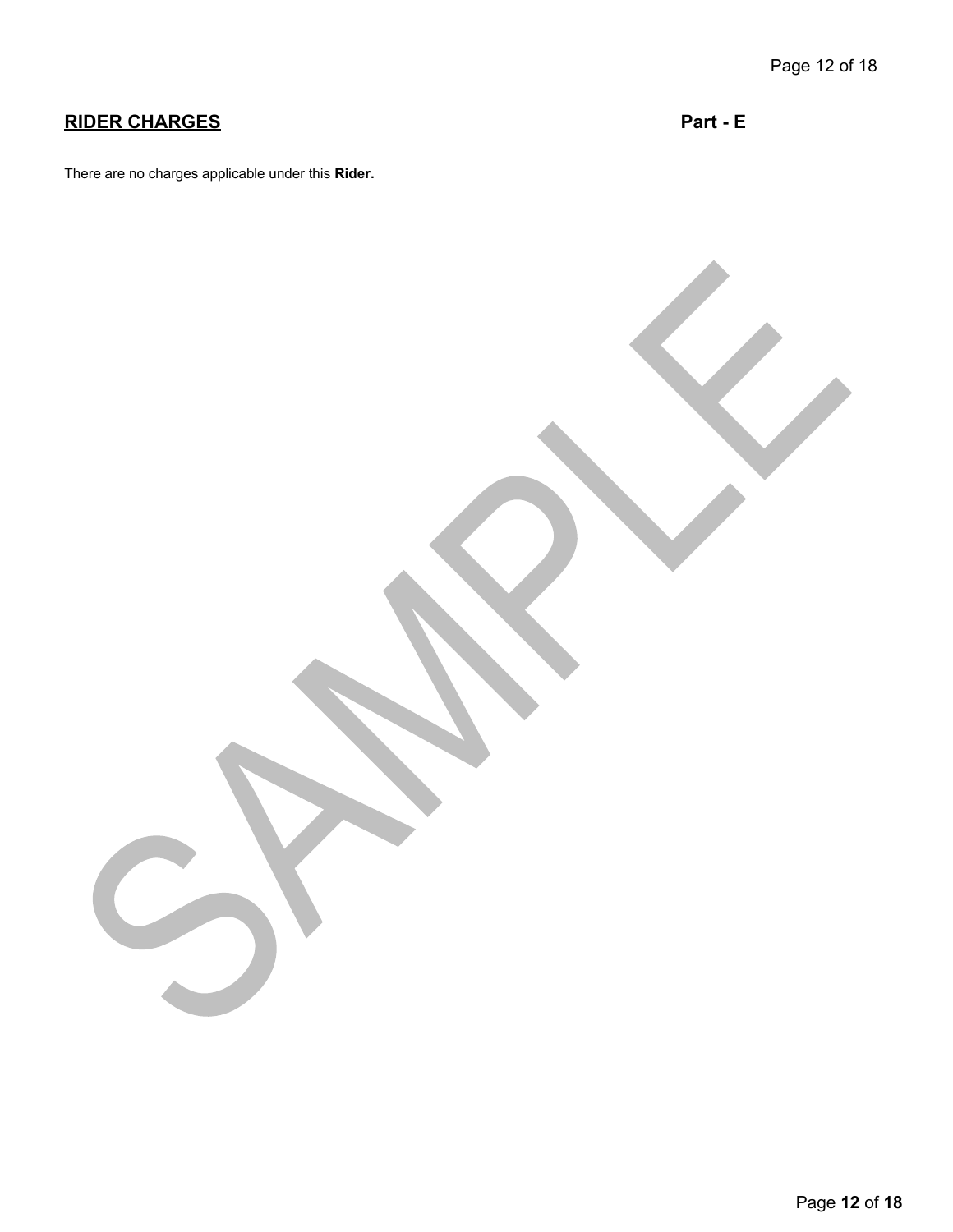# **GENERAL TERMS & CONDITIONS Part - F**

#### **The following general terms and conditions are applicable to Your Rider.**

#### **1. Payment to Nominees**

Nomination should be in accordance with provisions of Section 39 of the Insurance Act 1938 as amended from time to time. A leaflet containing the simplified version of the provisions of Section 39 is enclosed as Annexure to this **Rider** for your reference.

If the **Group Policy Schedule** specifies that the group is a Lender-Borrower Group and the **Insured Member** has given **Us**  a written authorization in the form specified by **Us** to make payment of the **Insured Member's Outstanding Loan Balance Amount** (as defined under the **Policy**) to **You** on the occurrence of the insured event under this Rider from the Accidental Permanent Partial Disability Benefit payable under this **Rider**, then the terms of the **Policy** will govern the manner of payment to **You** and the **Insured Member**/**Nominee** respectively.

#### **2. Non-assignment of Benefits**

The benefits payable hereunder are strictly personal and cannot be assigned, charged or alienated in any way by the **Insured Members** or the **Nominees** or any other persons.

### **3. Taxation**

Any tax benefits under the **Rider** shall be in accordance with the prevailing laws relating to taxation in India and any amendments thereto from time to time. **We** reserve the right to deduct charge or recover taxes or applicable duties in accordance with applicable law from any payments received or made under or in relation to the **Rider**. Tax benefits are subject to change.

# **4. Governing laws and jurisdiction**

The terms and conditions of the Group Policy shall be governed by and be interpreted in accordance with Indian law and all disputes and differences arising under or in relation to the Group Policy shall be subject to the sole and exclusive jurisdiction of the courts situated in Mumbai..

### **5. Section 45 of the Insurance Act 1938**

- 1. No policy of life insurance shall be called in question on any ground whatsoever after the expiry of three years from the date of the policy i.e. from the date of commencement of the policy or the date of commencement of risk or the date of revival of the policy or the date of the rider to the policy, whichever is later.
- 2. A policy of life insurance may be called in question at any time within three years from the date of commencement of the policy or the date of commencement of risk or the date of revival of the policy or the date of the rider to the policy, whichever is later, on the ground of fraud; provided that the insurer shall have to communicate in writing to the insured or the legal representatives or nominees or assignees of the insured, the grounds and materials on which such decision is based. For the purposes of this sub-section, the expression 'fraud' means any of the following acts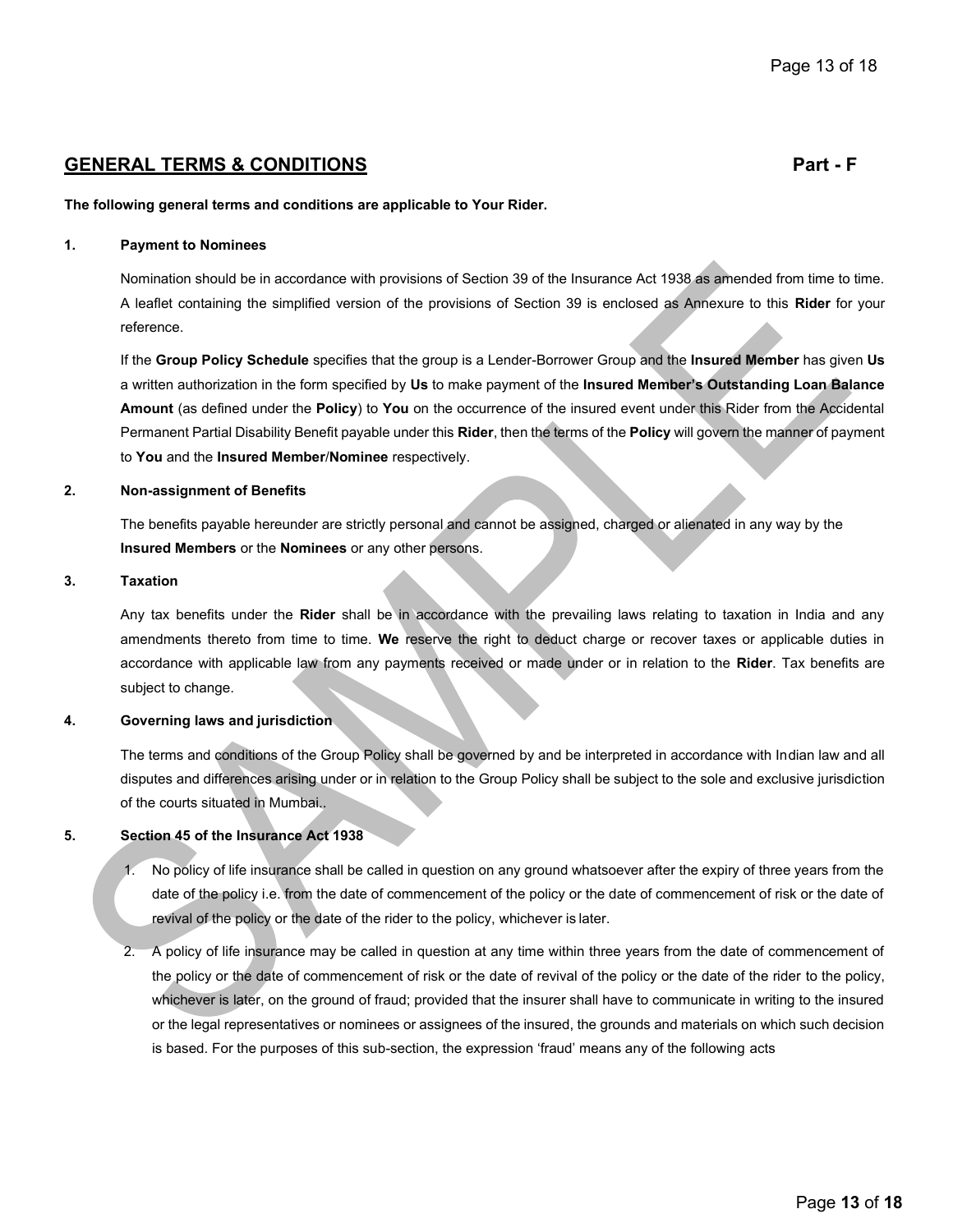committed by the insured or by his agent, with the intent to deceive the insurer or to induce the insurer to issue a life insurance policy:

- a. the suggestion, as a fact of that which is not true and which the insured does not believe to be true;
- b. The active concealment of a fact by the insured having knowledge or belief of the fact;
- c. Any other act fitted to deceive; and
- d. Any such act or omission as the law specifically declares to be fraudulent.

Mere silence as to facts likely to affect the assessment of risk by the insurer is not fraud, unless the circumstances of the case are such that regard being had to them, it is the duty of the insured or his agent, keeping silence to speak, or unless his silence is, in itself, equivalent to speak.

- 3. Notwithstanding anything contained in sub section 2, no insurer shall repudiate a life insurance policy on the ground of fraud if the insured can prove that the misstatement of or suppression of a material fact was true to the best of his knowledge and belief or that there was no deliberate intention to suppress the fact or that such mis-statement of or suppression of a material fact are within the knowledge of the insurer; provided that in case of fraud, the onus of disproving lies upon the beneficiaries, in case the policyholder is not alive. A person who solicits and negotiates a contract of insurance shall be deemed for the purpose of the formation of the contract, to be the agent of the insurer.
- 4. A policy of life insurance may be called in question at any time within three years from the date of commencement of the policy or the date of commencement of risk or the date of revival of the policy or the date of the rider to the policy, whichever is later, on the ground that any statement of or suppression of a fact material to the expectancy of the life of the insured was incorrectly made in the proposal or other document on the basis of which the policy was issued or revived or rider issued; provided that the insurer shall have to communicate in writing to the insured or the legal representatives or nominees or assignees of the insured the grounds and materials on which such decision to repudiate the policy of life insurance is based. In case of repudiation of the policy on the ground of misstatement or suppression of a material fact, and not on ground of fraud, the premiums collected on the policy till date of repudiation shall be paid to the insured or the legal representatives or nominees or assignees of the insured within a period of ninety days from the date of such repudiation. The mis-statement of or suppression of fact shall not be considered material unless it has a direct bearing on the risk undertaken by the insurer, the onus is on the insurer to show that had the insurer been aware of the said fact, no life insurance policy would have been issued to theinsured.
- 5. Nothing in this section shall prevent the insurer from calling for proof of age at any time if he is entitled to do so, and no policy shall be deemed to be called in question merely because the terms of the policy are adjusted on subsequent proof that the age of the life insured was incorrectly stated in the proposal.
- 6. **Fraud, Misrepresentation and Forfeiture**: Fraud, Misrepresentation and Forfeiture would be dealt with in accordance with provisions of Section 45 of the Insurance Act 1938 as amended from time to time. A leaflet containing the simplified version of the provisions of Section 45 is enclosed in Annexure for your reference

#### **7. Address for communications**

Any notice, request direction or instructions given to **Us**, under this **Rider**, shall be in writing and delivered by hand, post, facsimile or from registered electronic mail ID to: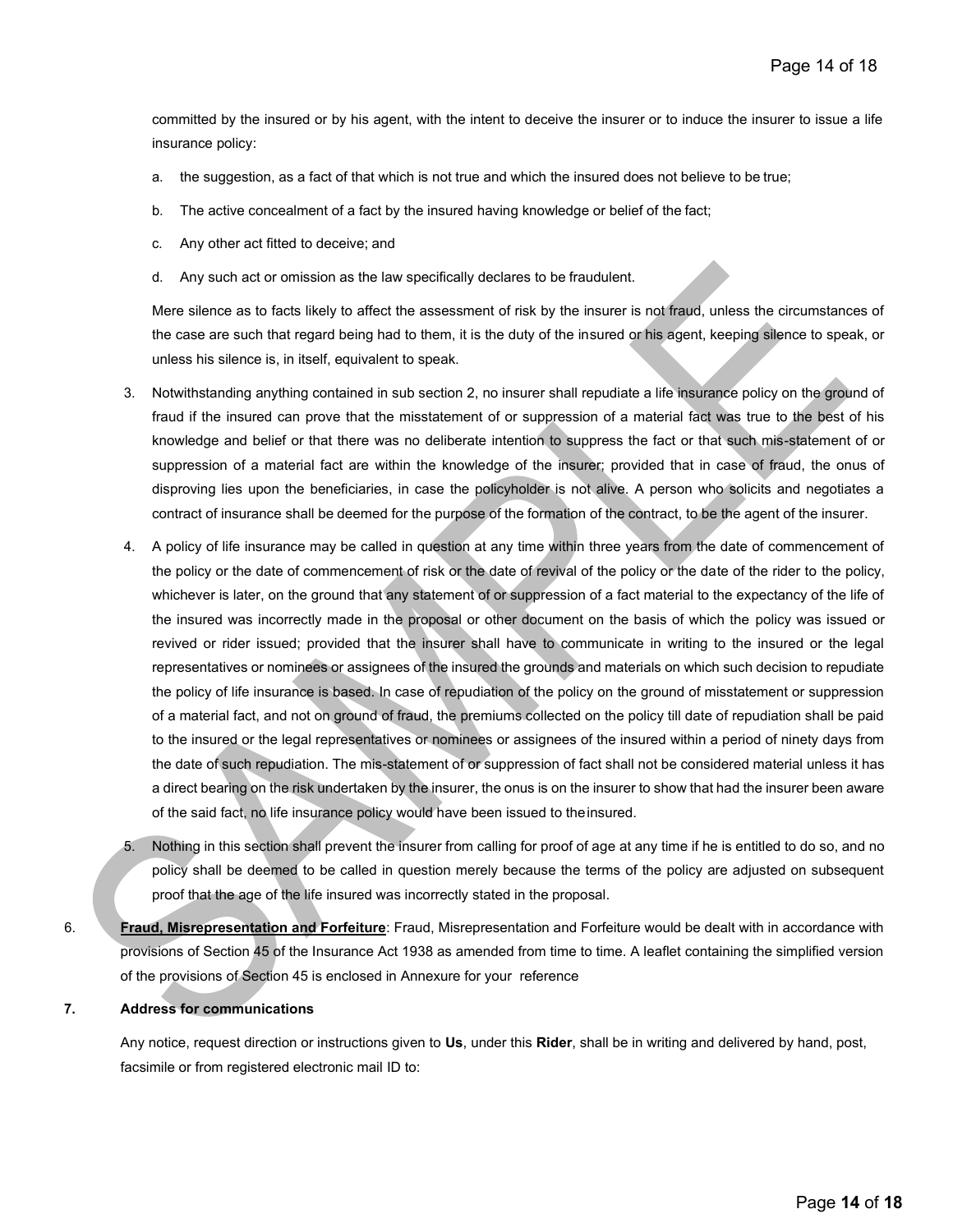#### **PNB MetLife India Insurance Company Limited,**

**Registered office:** Unit No. 701, 702 & 703, 7th Floor, West Wing, Raheja Towers, 26/27 M G Road, Bangalore -560001, Karnataka.

**Call us** Toll-free at 1-800-425-6969,

**Website:** [www.pnbmetlife.com,](http://www.pnbmetlife.com/)

**Email**: [indiaservice@pnbmetlife.co.in o](mailto:indiaservice@pnbmetlife.co.in)r

**Write to us:** 1st Floor, Techniplex -1*,* Techniplex Complex, Off Veer Savarkar Flyover, Goregaon (West), Mumbai – 400062. Phone: +91-22-41790000, Fax: +91-22-41790203

Similarly, any notice, direction or instruction to be given by **Us**, under the **Rider** shall be in writing and delivered by hand, post, courier, facsimile or registered electronic mail ID to **Your** updated address in **Our** records.

**You** are requested to communicate any change in address, immediately, to enable **Us** to serve **You** promptly.

#### **8. Loss of the Rider Document**

If the **Rider Document** is lost or destroyed, **You** may make a written request for a duplicate **Rider Document** which **We** will issue duly endorsed to show that it is in place of the original document, provided that **We** receive the fee prescribed by **Us**  for issuing the duplicate **Rider Document**. Upon the issue of a duplicate **Rider Document**, the original shall cease to have any legal force or effect. **You** agree that **You** shall indemnify and hold **Us** free and harmless from and against any claims or demands that may arise under or in relation to the original **Rider Document**.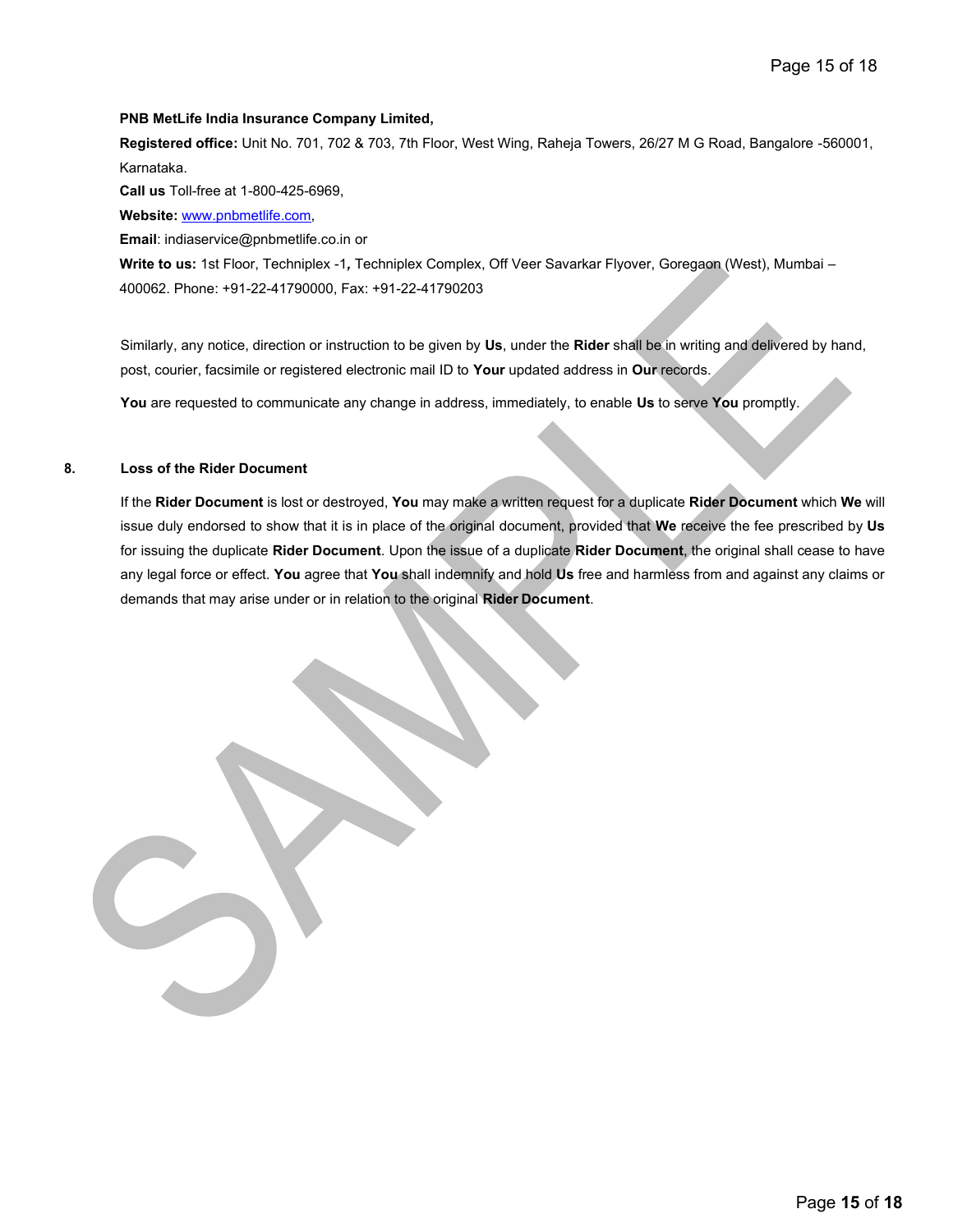# **GRIEVANCE REDRESSAL MECHANISM & OMBUDSMAN DETAILS Part - G**

#### **Grievance Redressal Mechanism**

In case **You/Nominee/**claimant has any query or complaint or grievance, **You/Nominee/**claimant may approach **Our** office at the following address:

#### **PNB MetLife India Insurance Company Limited,**

**Registered office:** Unit No. 701, 702 & 703, 7th Floor, West Wing, Raheja Towers, 26/27 M G Road, Bangalore -560001,

Karnataka.

**Call us** Toll-free at 1-800-425-6969,

**Website:** [www.pnbmetlife.com,](http://www.pnbmetlife.com/)

**Email**[: indiaservice@pnbmetlife.co.in o](mailto:indiaservice@pnbmetlife.co.in)r

**Write to us:** 1st Floor, Techniplex -1*,* Techniplex Complex, Off Veer Savarkar Flyover, Goregaon (West), Mumbai – 400062. Phone: +91-22-41790000, Fax: +91-22-41790203

Please address **Your/Nominee/**claimant's queries or complaints to **Our** customer services department, and **Your/Nominee/**claimant's grievances to **Our** grievance redressal officer, who are authorized to review **Your/Nominee/**claimant's queries or complaints or grievances and address the same. Please note that only an officer duly authorized by **Us** has the authority to resolve **Your/Nominee/**claimant's queries or complaints or grievances. **We** shall in no way be responsible, or liable, or bound by, any replies or communications or undertakings, given by or received from, any financial advisor or any employee who was involved in selling **You**  this **Rider**.

In case **You/Nominee/**claimant are not satisfied with the decision of the above office, or have not received any response within 10 days, **You/Nominee/**claimant's may contact the Authority by any of the following means for resolution:

**IRDA of India Grievance Call Centre (IGCC) Toll Free No.: 155255** You can register your complaint online at [http://www.igms.irda.gov.in](http://www.igms.irda.gov.in/)

You can write or fax your complaints to **Consumer Affairs Department Insurance Regulatory and Development Authority of India 9 th Floor, United India Towers, Basheerbagh, Hyderabad – 500 029, Andhra Pradesh Fax No.: +91-40- 6678 9768 E-mail ID[: complaints@irda.gov.in](mailto:complaints@irda.gov.in)**

In case **You/Nominee/**claimant is not satisfied with **Our** decision/resolution of the complaint/grievance, **You/Nominee/**claimant may approach the insurance ombudsman at the address in the list of ombudsman below, if **Your/Nominee/**claimant's grievance pertains to**:**

- **(a)** Insurance claim that has been rejected or dispute of a claim on legal construction of the **Rider;**
- (b) Delay in settlement of claim;
- (c) Dispute with regard to premium; or
- 9. Non-receipt of **Your Rider** document.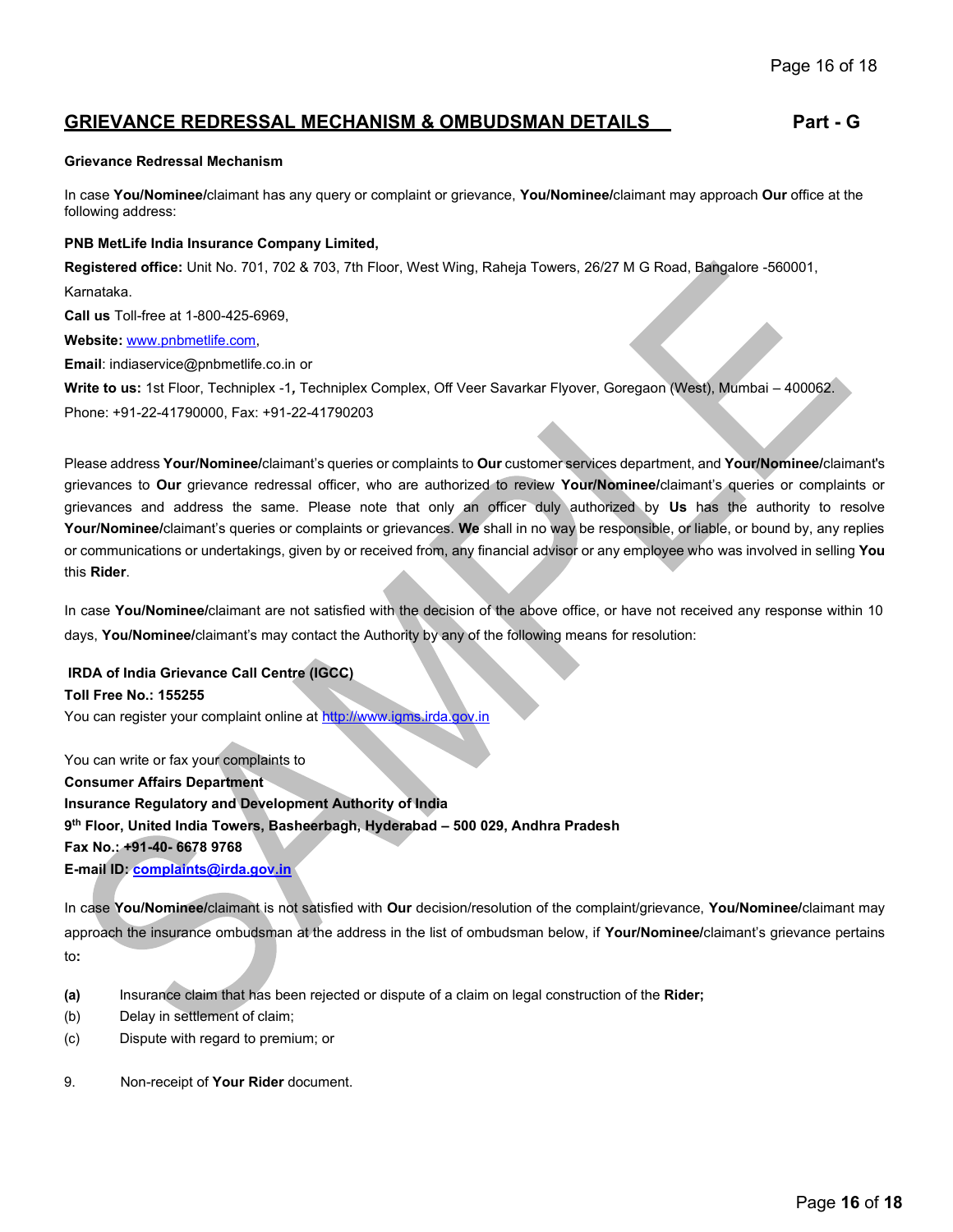The complaint should be made in writing duly signed by the **You**, **Nominee/**claimant or by **Your** legal heirs with full details of the complaint and the contact information of complainant

As per Rule 13(3) of the Redress of Public Grievances Rules 1998, the complaint to the insurance ombudsman can be made:

- (a) Only if the grievance has been rejected by the grievance redress machinery of the Insurer;
- (b) Within a period of one year from the date of rejection by the insurer; and
- (c) If it is not simultaneously under any litigation.

#### **List of Insurance Ombudsman**

| $(\nabla)$<br>If it is not simulate ously under any impandit. |                                                                                                                                                                                                                          |                                                                                                                                 |  |
|---------------------------------------------------------------|--------------------------------------------------------------------------------------------------------------------------------------------------------------------------------------------------------------------------|---------------------------------------------------------------------------------------------------------------------------------|--|
| <b>List of Insurance Ombudsman</b>                            |                                                                                                                                                                                                                          |                                                                                                                                 |  |
| <b>CONTACT</b><br><b>LOCATION</b>                             | <b>CONTACT DETAILS</b>                                                                                                                                                                                                   | <b>JURISDICTION</b>                                                                                                             |  |
| <b>AHMEDABAD</b>                                              | 2nd floor, Ambica House, Near C.U. Shah College,<br>Ashram Road,<br>Ahmedabad - 380 014<br>Tel.:- 079-27546840, 27545441. Fax:- 079-27546142<br>Email: bimalokpal.ahmedabad@gbic.co.in                                   | State of Gujarat, Union Territories of Dadra<br>& Nagar Haveli and Daman and Diu.                                               |  |
| <b>BENGALURU</b>                                              | 19/19, Jeevan Soudha Building, Ground Floor<br>24 <sup>th</sup> Main, J.P. Nagar First Phase,<br>Bengaluru-560025<br>Tel.: 080 - 26652049/26652048<br>Email: bimalokpal.bengaluru@gbic.co.in                             | State of Karnataka.                                                                                                             |  |
| <b>BHOPAL</b>                                                 | Janak Vihar Complex, 2nd Floor, 6, Malviya Nagar,<br>Opp. Airtel, Near New Market, Bhopal - 462 003.<br>Tel.:- 0755-2769201/202. Fax:- 0755-2769203<br>Email: bimalokpal.bhopal@gbic.co.in                               | States of Madhya Pradesh and<br>Chhattisgarh.                                                                                   |  |
| <b>BHUBANESHWAR</b>                                           | 62, Forest park, Bhubneshwar - 751 009.<br>Tel.:- 0674-2596003/2596455. Fax:- 0674-2596429<br>Email:- bimalokpal.bhubaneswar@gbic.co.in                                                                                  | State of Orissa.                                                                                                                |  |
| <b>CHANDIGARH</b>                                             | S.C.O. No. 101-103, 2nd Floor,<br>Batra Building, Sector 17 - D, Chandigarh - 160 017.<br>Tel.:- 0172-2706468, 2773101. Fax:- 0172-2708274<br>Email:-bimalokpal.chandigarh@gbic.co.in                                    | States of Punjab, Haryana, Himachal<br>Pradesh, Jammu & Kashmir and Union<br>Territory of Chandigarh.                           |  |
| <b>CHENNAI</b>                                                | Fatima Akhtar Court, 4th Floor, 453 (old 312), Anna<br>Salai, Teynampet, Chennai - 600 018.<br>Tel.:- 044-24333668/24335284. Fax:- 044-24333664<br>Email: bimalokpal.chennai@gbic.co.in                                  | State of Tamil Nadu and Union Territory<br>Pondicherry Town and Karaikal (which are<br>part of Union Territory of Pondicherry). |  |
| <b>DELHI</b>                                                  | 2/2 A, Universal Insurance Building,<br>Asaf Ali Road, New Delhi - 110 002.<br>Tel.:- 011-23234057/23232037. Fax:- 011-23230858<br>Email: bimalokpal.delhi@gbic.co.in                                                    | State of Delhi.                                                                                                                 |  |
| <b>KOCHI</b>                                                  | 2 <sup>nd</sup> Floor, CC-27/2603, Pulinat Building, M.G. Road,<br>Ernakulam, Kochi-682 015.<br>Tel.:-0484-2358759, 2359338. Fax:- 0484-2359336<br>Email:- bimalokpal.ernakulam@gbic.co.in                               | State of Kerala and Union Territory of<br>(a) Lakshadweep<br>(b) Mahe - a part of Union Territory of<br>Pondicherry             |  |
| <b>GUWAHATI</b>                                               | Jeevan Nivesh' Bldg., 5th Floor,<br>Near. Pan bazar over bridge, S.S. Road, Guwahati -<br>781001.<br>Tel.:- 0361-2132204/2132205. Fax:- 0361-2732937<br>Email bimalokpal.guwahati@gbic.co.in                             | States of Assam, Meghalaya, Manipur,<br>Mizoram, Arunachal Pradesh, Nagaland<br>and Impura.                                     |  |
| <b>HYDERABAD</b>                                              | 6-2-46, 1st floor, "Moin Court", Lane Opp. Saleem<br>Function Palace,<br>A. C. Guards, Lakdi-Ka-Pool, Hyderabad - 500 004.<br>Tel.:- 040-65504123/23312122. Fax:- 040-23376599<br>Email: bimalokpal.hyderabad@gbic.co.in | State of Andhra Pradesh, Telangana,<br>Union Territory of Yanam which is a part of<br>Territory of Pondicherry.                 |  |
| <b>JAIPUR</b>                                                 | Jeevan Nidhi - Il Bldg., Gr. Floor,<br>Bhawani Singh Road, Jaipur - 302 005.                                                                                                                                             | State of Rajasthan.                                                                                                             |  |